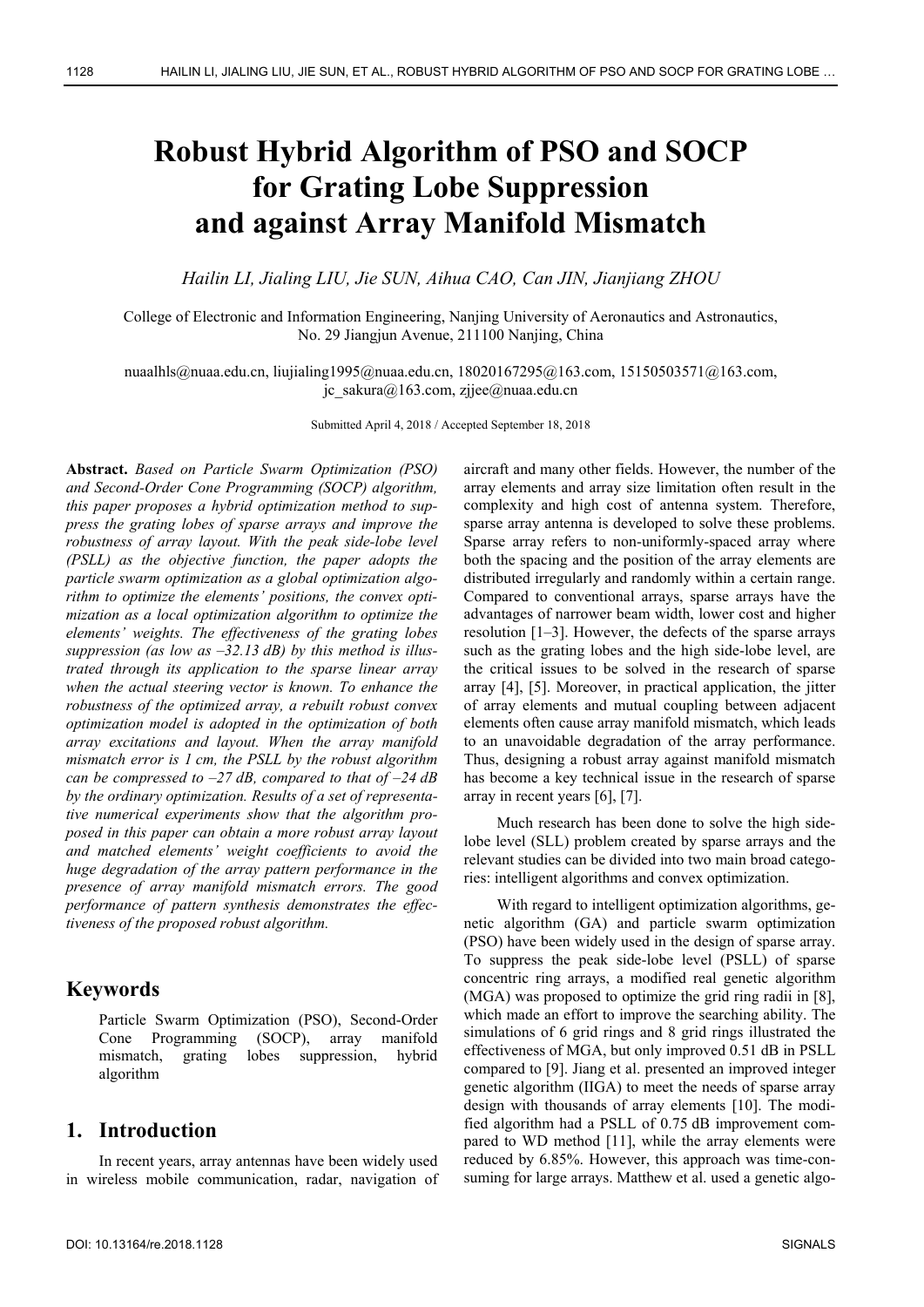rithm to optimize the locations of antennas in a linear sparse array under the constraint of their physical size [12], [13]. The coefficients of elements and positions of the array were the decision variables in [14], [15] to achieve a lower side-lobe level. GA-based optimization and dynamic constrained multi-objective evolutionary algorithm (DCMOEA) were designed for planar arrays and linear sparse arrays respectively. The PSLL of sparse linear array of 19 elements with an overall aperture of 18.66*λ* (*λ* is the wavelength) could be reduced to  $-14.01$  dB. However, the array pattern obtained by these methods mentioned above is far from the best because of the defect that the single evolutionary algorithms always plunged into the local optimal solution. In order to suppress the grating lobes of sparse arrays, PSO was used to obtain array layout under the constraint of minimum and maximum spacing of the adjacent elements [16]. Although the performance of the optimized array pattern is fine, the convergence speed was poor. The same idea was used in [17], [18], in which only the positions of array elements were optimized. These methods were effective to obtain the lowest PSLL as well as a narrower beam width, but the pattern synthesis of the whole space was not allowed, which limited the extensive use of them. Li et al. considered using genetic algorithm to optimize the phase and amplitude distribution of the theoretical linear array [19], but the positions of the array elements were obtained in the global optimization. Similarly, in the studies of [20], [21], PSO and a modified adaptive PSO algorithm (MPSO) were used for the design of the sparse array without the consideration of the complete match of the elements' positions and weights.

In addition to the intelligent algorithm mentioned above, a variety of antenna array pattern synthesis problem have been converted into convex form [22], [23], which can be handled by a convex problem solver such as Sedumi and CVX [24], [25] with great efficiency. Benjamin tried to minimize the number of radiating elements of sparse arrays under the constraint of the specified pattern requirements by sequential convex optimization, which included the transformation from a non-convex optimization problem to a sequence of essentially convex one [26]. Likewise, in [27–31], the optimizations of the sparse array were all converted into the standard convex form and solved by Sedumi in Matlab easily. With these methods, improved performance has been achieved, characterized by a final PSLL almost to –30 dB, with 13 array elements and an aperture of 9.49*λ*. However, the conversion mentioned above requires the weighted  $l_1$ –norm as close as to  $l_0$  – *norm*, which was difficult to achieve. Zhao et al. proposed a combined new optimization algorithm which used genetic algorithm to get elements' positions and applied convex method to optimize elements' weight coefficients [32]. Under the constraint of main lobe width, the best PSLL for a 25-elements array over an aperture of 50*λ* was optimized to –13.86 dB. But this approach could only choose positions at specific locations and optimize the amplitude of the elements' weights without consideration of the phase, which reduced the freedom of optimization

variables. The locations of the array elements and the coefficients were taken as joint variables to minimize the grating lobes of sparse circular array through modified genetic algorithm in [33], and then the second-time optimization was conducted via second-order cone programming (SOCP) to get the perfect match between these two variables, which further reduced the PSLL. The study took into consideration the combined characteristics of these two optimized variables, but their perfect match was only applied in the last step in SOCP.

The papers mentioned above all assumed that the steering vector of an antenna array was definite and ignored the manifold mismatch. However, in practical application, the actual array manifold may differ from the ideal value due to the mutual coupling and position errors. To achieve the robustness of the optimized array, many robust optimizations have been done to enhance the robust performance and avoid expensive and time-consuming calibrations in the practical application of array antenna. Interval analysis (IA) was widely used in the robust adaptive beam forming algorithm in [34–38]. In these studies, given the maximum errors on the amplitude coefficients, IA-based tool was used to effectively achieve the ideal synthesis of robust antenna arrays. But the phase coefficients were not considered. Aboulnasr et al. proposed an iterative sequential quadratic programming (SQP) to handle the mismatch problem [39]. The core idea was to predicate the difference between the presumed and actual steering vectors and then use it to correct the errors of vectors without assuming the norm of the mismatch parameters. With regard to the constant constrained error, the worst-case performance optimization was proposed in [40] to enhance the robustness of the optimized conformal array and decrease the PSLL simultaneously. Just like [41], the convexity of the robust problem was fully taken into account to make the solutions simple and convenient, which increased the extendibility of the presented method. The two optimization criteria of  $l_2$  regularization and  $l_1$  regularization were proposed in [42], [43] to synthesize array pattern with low PSLL and enhance the robustness of array manifold vectors. The problem of robust array pattern synthesis was equivalently transformed into convex form, which was handled by SOCP solver. However, the optimization of the array layout was not considered by the author. Liu et al. presented a robust sparse optimization for linear array against manifold vectors uncertainty, which was also based on the iterative convex optimization [44]. To obtain a robust array pattern performance, the transformation of non-convex constraints was widely used in the above methods and the reconstructed array showed the validity.

Unfortunately, the grating lobes suppression algorithm, which takes the robustness of the designed array against array manifold mismatch into consideration, has hardly been investigated. Most of the studies focus only on one aspect, which is not enough for the practical applications of the sparse array.

In this research, a robust hybrid optimization method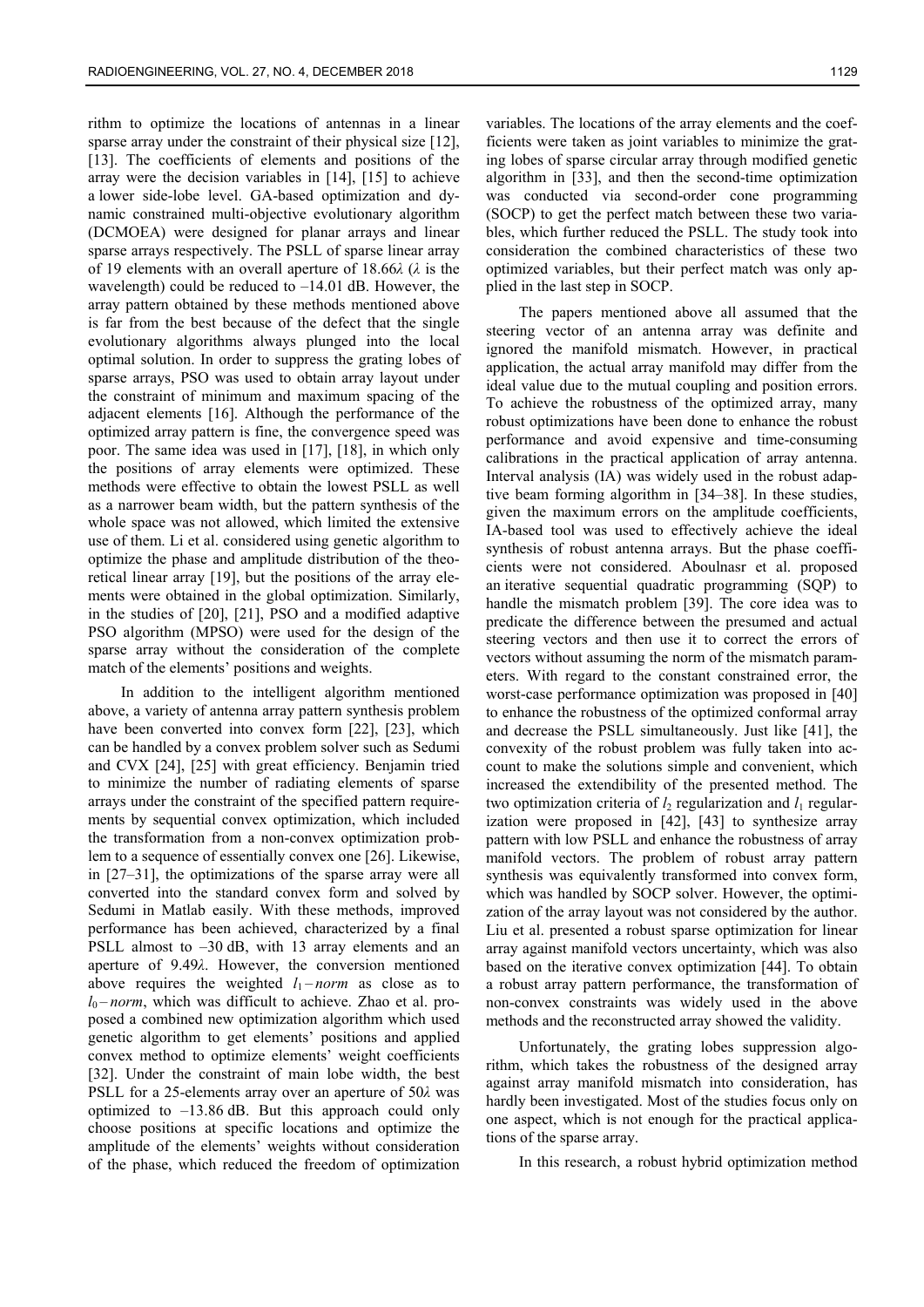of PSO and SOCP against array manifold mismatch is proposed for suppressing the grating lobes of the sparse array, with full consideration of the advantages and disadvantages of the algorithms mentioned above, where PSO is adopted to optimize the elements' positions and convex optimization is used for the weights to guarantee the complete match of these two variables. Compared with GA, PSO has some advantages such as simple operation and easy implementation. Besides, with the unique feature of SOCP that a local optimal solution is the same as the global optimal, a combination of PSO and SOCP is proposed. Because the perturbations of the elements' positions affect the array manifold and the performance of the grating lobes suppression is particularly sensitive to the array manifold mismatch, it is urgent to improve the robustness of the optimized array. To solve this problem, array manifold mismatch errors are introduced in local optimization algorithm and the robust convex cone models are rebuilt in this research. Several simulation results prove the correctness and effectiveness of the proposed hybrid algorithm.

This paper is composed of five sections. Some key studies in the field of sparse arrays are reviewed in Sec. 1 and the question to be addressed by the present study is pointed out. The model of optimization and the fundamental formula deduction are provided in Sec. 2. In Sec. 3, the optimization algorithm is presented, in which the form of robust convex cone is an improved version of a general form, taking the array manifold mismatch errors into consideration. In Sec. 4, the effectiveness of this hybrid algorithm is shown by detailed simulation results. Finally, Section 5 presents the conclusions.

#### **2. Optimization Model**

Consider a sparse linear array of *N* isotropic elements, as shown in Fig. 1, the distance between the *n*th element and the origin of the reference coordinate system is defined as  $d_n$  for  $n = 1, 2, \ldots, N$ . To keep the array aperture fixed as *L*, the first and last element are located at  $d_1 = 0$  and  $d_L = L$ , respectively. The total electric field intensity of far field is given by the following expression

$$
E(\theta) = \sum_{n=1}^{N} w_n^* e^{j k d_n \sin \theta} \tag{1}
$$

where  $w_n$  is the *n*th element's complex weight coefficient,  $(\cdot)^*$  is the complex conjugate operator,  $k = 2\pi/\lambda$  is the propagation coefficient of the free space with the wavelength *λ*, and  $\theta$  is the angular direction with respect to the array axis.

Given the constraint of PSLL, the objective function can be expressed as

$$
\min \max_{\Omega_S} |E(\theta_m)|, \quad m = 1, \cdots, M
$$
\n
$$
\text{s.t.} \quad E(\theta_0) = 1
$$
\n
$$
0 < x_i < L, \quad i = 1, \cdots, N - 2
$$
\n
$$
(2)
$$

where PSLL is defined as  $PSLL = \max |E(\theta_m)/\max E(\theta)|$ ,





 $E(\theta_0)$  and  $E(\theta_m)$ , for  $m = 1, \dots, M$ , are the electric field intensity in the direction of the main radiation direction  $\theta_0$ and *m*th side-lobe angle  $\theta_m$  in side-lobe region  $\Omega_s$ , respectively.  $x_i = d_{i+1}$  for  $i = 1, ..., N-2$  is the element positions waiting to be optimized.

When the array layout is fixed, Equation (2) can be expressed as

$$
\min \quad \max_{\Omega_S} \left| \mathbf{w}^H \mathbf{b}_m \right|, \quad m = 1, \cdots, M
$$
\n
$$
\text{s.t.} \quad \mathbf{w}^H \mathbf{b}_0 = 1
$$
\n
$$
0 < x_i < L, \quad i = 1, \cdots, N - 2
$$
\n
$$
(3)
$$

where  $\mathbf{w} = [w_1, ..., w_N]^T$  is the complex excitation vector of the antenna array, and  $\mathbf{b}_m = \mathbf{b}(\theta_m) = [1, \exp(jkx_1\sin\theta), \dots,$  $\exp\left( jkx_{N-2}\sin\theta\right), \exp\left( jkL\sin\theta\right) \right]^{T}$ ,  $m = 0, 1, \dots, M$  is the steering vector.  $(\cdot)^T$ ,  $(\cdot)^H$  are the transpose operator and conjugate transpose operator, respectively.

## **3. PSO-SOCP/RSOCP Algorithm**

The problem of (3) is a high dimensional non-linear problem, including the optimization of the array elements' positions and complex excitation weights, which can be optimized by PSO. But the high dimension of the problem will make the algorithm fall into a local optimal solution as well as a time-consuming graint. However, with the characteristic that a local optimal solution is the same as the global optimal solution, convex optimization can solve the problem perfectly. Thus, a hybrid method combining PSO algorithm and SOCP algorithm is proposed to get better optimal performance by reducing the dimension of particles to obtain the best solution for every particle. With this hybrid method, PSO is set as the global optimization algorithm to optimize the positions, and SOCP is set as the local optimization algorithm to optimize the complex weights with fixed array layout, respectively.

#### **3.1 SOCP Algorithm for the Fixed Array Layout**

Assume that the array element layout is fixed,  $d_n, \forall n \in \{1,...,N\}$  and  $x_i, \forall i \in \{1,...,N-2\}$  are constants. For the *m*th side-lobe region angle  $\theta_m$ , the steering vector  **is a constant vector. Then, the problem in (3) can be** converted to a SOCP problem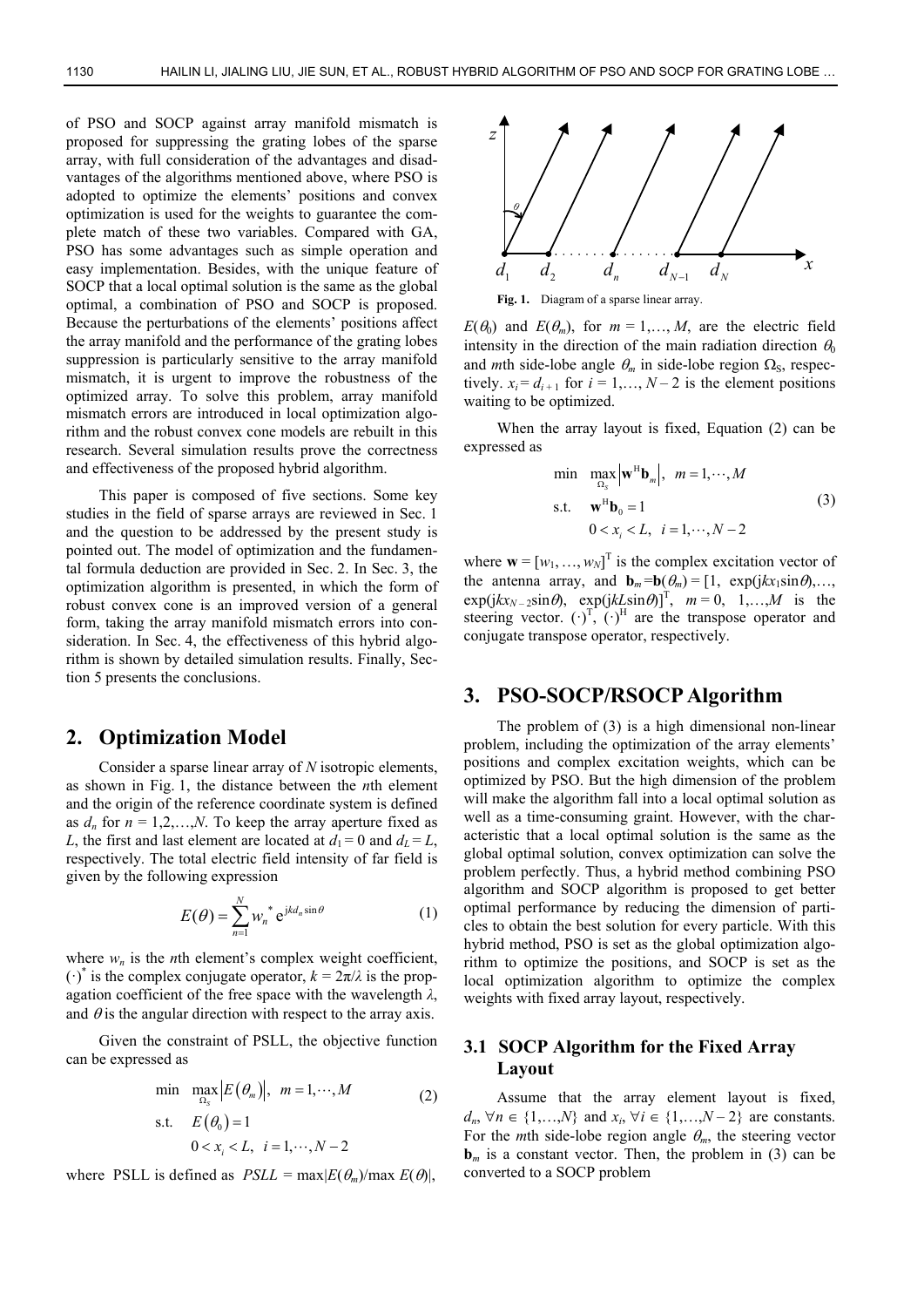$$
\begin{aligned}\n\min \quad &\alpha \\
\text{s.t.} \quad &\mathbf{b}_0^H \mathbf{w} = 1 \\
&\left| \mathbf{b}_m^H \mathbf{w} \right| \leq \alpha, m = 1, \cdots, M\n\end{aligned} \tag{4}
$$

where  $\alpha$  is a real and nonnegative variable. The constraints in  $(4)$  are equal to

$$
1 - \begin{pmatrix} 0 & \mathbf{b}_0^H \end{pmatrix} \mathbf{y} = 1 - \mathbf{b}_0^H \mathbf{w} \in \{0\}
$$
  

$$
\begin{pmatrix} 0 \\ 0 \end{pmatrix} - \begin{pmatrix} -1 & \mathbf{0}_{1 \times N} \\ 0 & -\mathbf{b}_m^H \end{pmatrix} \mathbf{y} = \begin{pmatrix} \alpha \\ \mathbf{b}_m^H \mathbf{w} \end{pmatrix} \in \text{cone}^2, m = 1, \cdots, M
$$
 (5)

if  $y = (a w_1 ... w_N)^T$ . Then Equation (4) can be expressed as the standard SOCP form [23]

$$
\begin{array}{ll}\n\text{max} & \mathbf{a}^{\mathrm{T}} \mathbf{y} \\
\text{s.t.} & \mathbf{c} - \mathbf{A}^{\mathrm{T}} \mathbf{y} \in \{0\} \times \text{cone}_1^2 \times \cdots \times \text{cone}_M^2\n\end{array} \tag{6}
$$

where 
$$
\mathbf{a} = (-1, \mathbf{0}_{1 \times N})^T
$$
,  $\mathbf{c} = (1, \mathbf{0}_{1 \times 2M})$  and  
\n
$$
\mathbf{A} = \begin{pmatrix} 0 & -1 & 0 & \cdots & \cdots & -1 & 0 \\ \mathbf{b}_0^* & \mathbf{0}_{N \times 1} & -\mathbf{b}_1^* & \cdots & \cdots & \mathbf{0}_{N \times 1} & -\mathbf{b}_M^* \end{pmatrix} \in \mathbb{C}^{(N+1) \times (2M+1)}
$$

with  $\Re$  and  $\heartsuit$  being the set of real and complex scalars (or matrix), respectively.

With the excitation vector **w** optimized by SOCP optimization, PSO is applied to obtain the best position vector of the array elements by updating the particle positions, computing and comparing the value of fitness function, which is designed to evaluate the performance of the particles. Value of fitness function is defined as

$$
fitness = \max_{\Omega_S} \left| \mathbf{w}^H \mathbf{b}_m \right|, \quad m = 1, \cdots, M \tag{7}
$$

Thus, the non-linear high dimensional optimization problem of (3) is converted to the combination of PSO and SOCP problem, taking advantages of these two optimization algorithms and reducing the probability of algorithms falling into a local optimal solution.

## **3.2 Robust SOCP Algorithm for Mismatched Array Manifold**

Equation (4) can be seen as an optimization algorithm for grating lobes suppression without considering the manifold error. However, mismatches are found in many practical arrays for the perturbation of elements' positions, the discrepancy of directional function of array elements as well as mutual coupling between array elements. All these factors may change the steering vector  $\mathbf{b}(\theta)$ , resulting in a false solution. Thus, the robust SOCP(RSOCP) algorithm is proposed as follows.

Presume  $\tilde{\mathbf{b}}(\theta)$  is the mismatched array manifold,  $\mathbf{e}(\theta)$ is array manifold error, thus  $\mathbf{\tilde{b}}(\theta) = \mathbf{b}(\theta) + \mathbf{e}(\theta)$ , the error **e**( $\theta$ ) is always unknown but a threshold  $\varepsilon$  can be given as  $\|\mathbf{e}(\theta)\| \leq \varepsilon$ , then  $\|\mathbf{b}^{\text{H}}(\theta)\mathbf{w}\| - \varepsilon \|\mathbf{w}\| \leq |\tilde{\mathbf{b}}^{\text{H}}(\theta)\mathbf{w}| \leq |\mathbf{b}^{\text{H}}(\theta)\mathbf{w}| + \varepsilon \|\mathbf{w}\|$ . Therefore, with regard to robust optimization, the optimization problem of (4) can be written as the robust convex form as follows:

min 
$$
\max (\|\mathbf{b}_m^H \mathbf{w}\| + \varepsilon \|\mathbf{w}\|), m = 1, \dots, M
$$
  
s.t.  $\mathbf{b}_0^H \mathbf{w} - \varepsilon \|\mathbf{w}\| \ge 1$  (8)

where  $|\mathbf{b}_m^H \mathbf{w}| + \varepsilon ||\mathbf{w}||$  is the largest electric field intensity in the direction of side lobe  $\theta_m$  of the mismatched array and  $\mathbf{b}_0^H \mathbf{w} - \varepsilon ||\mathbf{w}||$  is the smallest electric field intensity in the direction of the set radiation angle  $\theta_0$ . Similar to (4), when the position vector **x** is fixed, assume *β* is a real and nonnegative variable, the problem in (8) can be converted to:

$$
\begin{aligned}\n\min \quad & \beta \\
\text{s.t.} \quad & 1 + \varepsilon \|\mathbf{w}\| \le \mathbf{b}_0^H \mathbf{w} \\
& |\mathbf{b}_m^H \mathbf{w}| + \varepsilon \|\mathbf{w}\| \le \beta, m = 1, \cdots, M\n\end{aligned} \tag{9}
$$

which is also a typical SOCP problem and its weights can be optimized by SOCP algorithm.

Then the fitness function of the RSOCP algorithm is re-defined as

$$
fitness = \frac{\max \left\| \mathbf{b}_m^H \mathbf{w} \right\| + \varepsilon \left\| \mathbf{w} \right\|, \ m = 1, \cdots, M}{\left| \mathbf{b}_0^H \mathbf{w} \right| - \varepsilon \left\| \mathbf{w} \right\|} \tag{10}
$$

which, taking into the consideration of error threshold *ε*, limits the optimal PSLL to a value that won't be worse than the fitness function value.

# **3.3 The Procedure of PSO-SOCP/RSOCP Algorithm**

In this paper, the hybrid algorithm of PSO and SOCP/RSOCP takes the advantages of both algorithms. Because of its high efficiency and simplicity, PSO is applied as global optimization algorithm, and SOCP/RSOCP is applied as local optimization algorithm for its characteristic that the local optimal solution is the global optimal solution. All these features guarantee that the particles can search the whole space with the best local solution. The following are the detailed descriptions of the hybrid PSO-SOCP/RSOCP algorithm.

- 1) Set the element number and aperture of the specific array model. Choose the angle sampling interval and the appropriate main lobe width of zero power point in accordance with the aperture.
- 2) Initialize the particle population and the speed of each particle. Use PSO to optimize the model in (2). Each particle's position vector represents the location of the array elements.
- 3) WHILE maximum number of cycles has not been reached, DO
	- a) Obtain weight coefficients of each array element by SOCP/RSOCP algorithm.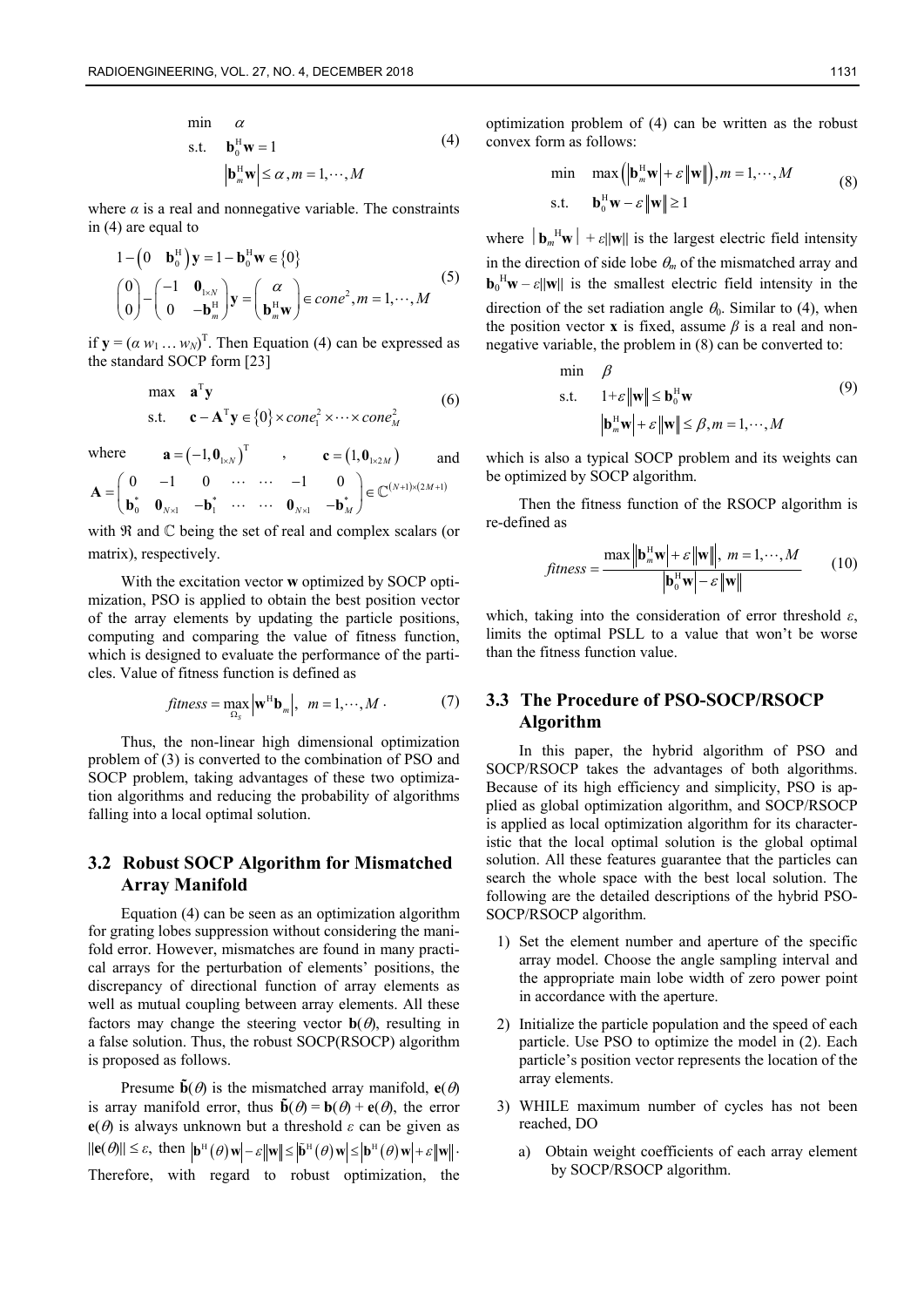- b) Compute fitness values.
- c) Update global optimal solution and historical optimal solution.
- d) Update positions and velocities of the particles.
- e) Increase the loop counter.
- 4) End cycle
- 5) Display the best results of pattern synthesis.

Figure 2 is the flowchart of the hybrid PSO-SOCP/RSOCP algorithm.



**Fig. 2.** Flowchart of PSO-SOCP/RSOCP.

## **4. Simulation Results**

In array signal processing, in order to suppress the grating lobes, the adjacent element spacing of the array should be less than or equal to a half wavelength. However, under the constraint of the limited elements number and array aperture, the array can only be sparsely populated. In order to describe sparse degree of the sparse array, the sparse ratio is defined as

$$
\eta = (1 - \frac{M}{l}) \times 100\% \tag{11}
$$

where *M* is the number of the physical elements in the sparse array, *l* is the number of the equivalent elements formed by half-wavelength interval array. Sparse ratio combines two factors: the number of elements and the aperture of the array. Therefore, the sparse ratio reflects the sparseness of the distributed array, that is, the larger of the sparse ratio, the sparser of the array.

In this section, a variety of simulations and comparisons are presented in order to illustrate the advantages of the proposed hybrid algorithm. Firstly, without array manifold perturbations, the proposed PSO-SOCP algorithm is compared with the previously published methods in terms of the ability to suppress the grating lobes (Figs. 3, 4). Then, new simulations and results are listed, in which RSOCP model proposed in Sec. 3.2, is adopted to modify and obtain much more robust elements' excitations (Figs. 5–7). Finally, the simulations of the RSOCP algorithm combined with PSO algorithm are presented, which optimize the weight vector as well as the position vector to obtain not only the robust weight coefficients but also the robust array layout (Figs. 8–11).

## **4.1 Simulations of the Grating Lobes Suppression**

Assume a 50 element linear array with a fixed aperture of 5 m and a working wavelength of 0.06 m. The main radiation direction of the pattern synthesis is set as 10º, and the width of the main lobe zero power points is set as 3º. Under these conditions, the equivalent number of elements with  $d = \lambda / 2$  is 167, thus the sparse ratio is 70% according to (11).

The optimization model described above is a typical sparse array with a sparse ratio of 70%. The parameters to be optimized are the positions and weight coefficients of the array elements. Simulations in the following verify the effectiveness of the proposed algorithm in terms of grating lobe suppression when there is no error in the steering vector of the actual array.

In order to suppress the grating lobes of the sparse model and improve the performance of directivity pattern, firstly, PSO is used according to the formula presented in (3). The basic parameters of PSO are given in Tab. 1 where  $c_1$  and  $c_2$  are personal and global learning coefficients, respectively.

Figure 3 shows the comparison of radiation patterns using the PSO algorithm, the secondary optimization algorithm by SOCP after PSO and hybrid PSO-SOCP algo-

| angle sampling interval | $0.2^\circ$          |
|-------------------------|----------------------|
| population size         | 300                  |
| Iteration number        | 200                  |
| learning coefficients   | $c_1 = c_2 = 1.4962$ |

**Tab. 1.** Basic parameters of PSO.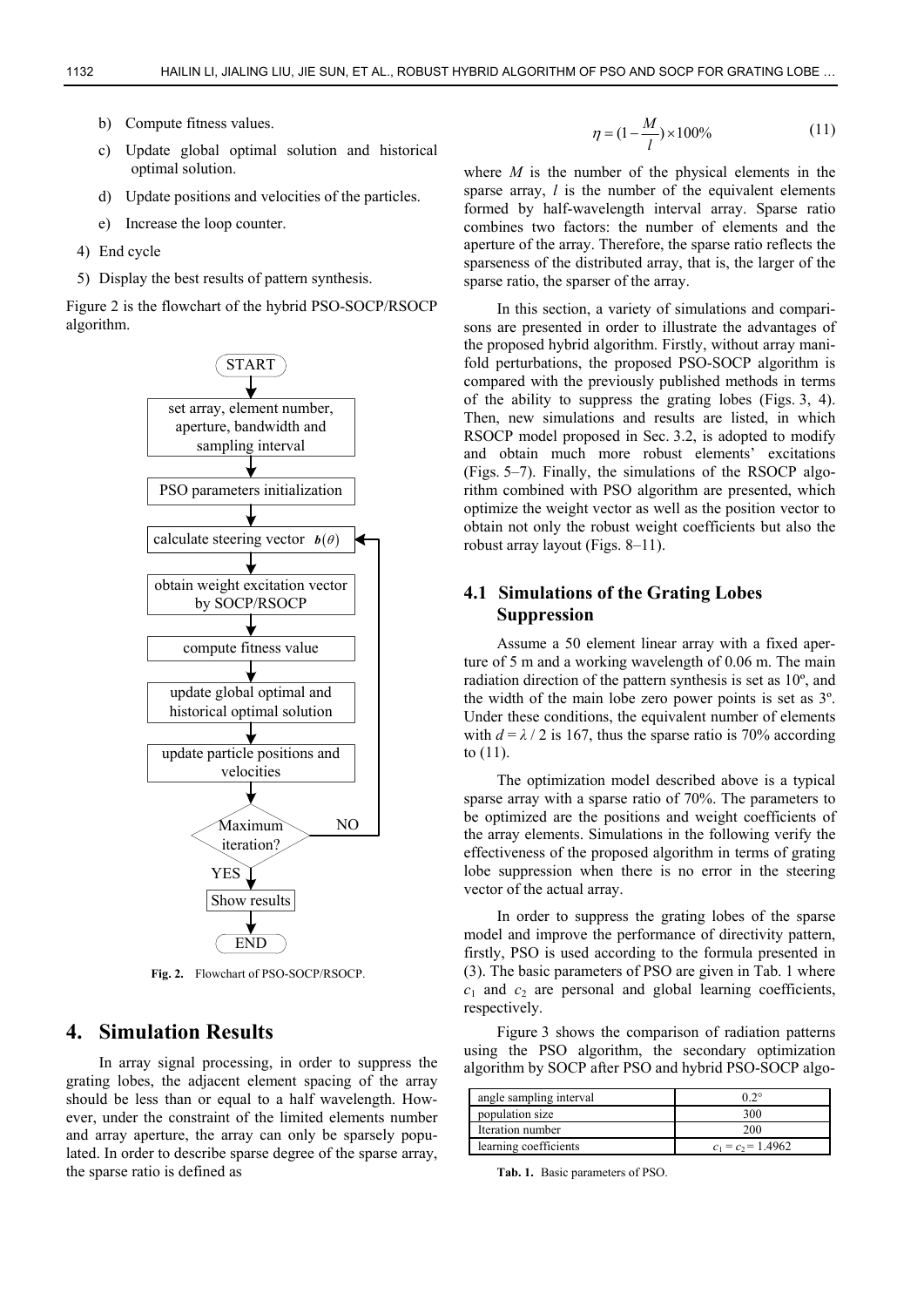rithm proposed in this paper. PSO is run 30 times for independent trials, the best value of PSLL is –14.58 dB. With the secondary optimization by SOCP after PSO, PSLL can be suppressed to –23.69 dB, which is much lower than that of original PSO. The PSO-SOCP hybrid optimization algorithm proposed in this paper pushes the PSLL to  $-32.13$  dB while broadening the main lobe width by  $2^{\circ}$ , which is within the acceptable range and understandable for the reduction of the side lobes will result in a broadening of the main lobe. The optimization effect of the hybrid algorithm is much better than that of the PSO and the second optimization algorithm in the literature [33].

The better numerical values indicate that the idea of introducing convex optimization to get better weights with obtained array layout by PSO is indeed effective in the pattern synthesis of the sparse array.

To further discuss in detail the validity and reliability of the hybrid method, Figure 4 draws the convergence curves of the PSLL obtained by this algorithm for 30 independent trials. Already for the zeroth or the first iteration the fitness value is  $-27$  dB, thus it is far below those of the compared methods. The hybrid algorithm of PSO and SOCP proposed in this paper can enhance the ability of each particle's optimal search in each iteration through reducing the dimension of the particles, preventing the particles to fall into local optimum. Given their respective contribution to global optimization and local optimization, combining PSO algorithm and SOCP algorithm can greatly enhance the optimization ability of the entire algorithm and achieve better grating lobe suppression effect.



**Fig. 3.** Radiation patterns of three different methods.



**Fig. 4.** Convergence curves of 30 independent trials.

Figure 4 shows that it tends to converge at about the 140th iteration, and the worst fitness is –30.034 dB while the best fitness is  $-32.13$  dB, which is better than the result of –14.58 dB by PSO and –23.69 dB by the method in literature [33]. And the best result of the proposed hybrid algorithm has improved 17.55 dB in PSLL compared with PSO, and 8.44 dB compared with the method in literature [33].

The above-mentioned statistics suggest that the proposed hybrid algorithm outperforms the other algorithms in the ability to suppress the grating lobes of the sparse array, which exhibits its superiority and efficiency.

#### **4.2 The Sensitivity Analysis of the Obtained PSO-SOCP Results**

The simulation results discussed above have testified the validity of the proposed hybrid algorithm. Those simulations, however, are conducted without considering the array manifold mismatch factor. In fact, the steering vector perturbation of the array can greatly reduce the performance of the array pattern, so the simulations of this section are performed under the condition that array manifold mismatch errors are true. The uncertainty for the location of the optimized array is considered in the simulations.

Using the PSO-SOCP algorithm proposed in this paper, the simulation in Sec. 4.1 has obtained the optimal array layout and excitation coefficient. Then the array element perturbation (1 mm–5 cm) was added and 10 independent trials were carried out.

Figure 5 shows the maximum threshold of the array manifold error functioning as position error. As can be seen from the figure, the array manifold error *ε* increases as the position error increases. Since 10 statistical experiments were performed, the mean value, maximum value, and minimum value of the error threshold were approximately linear with the position error.

The PSLL change curves vs. position error are put forward in Fig. 6. Without position error, the PSO-SOCP hybrid optimization algorithm proposed in this paper pushes the PSLL to –32.13 dB. It can be seen from Fig. 6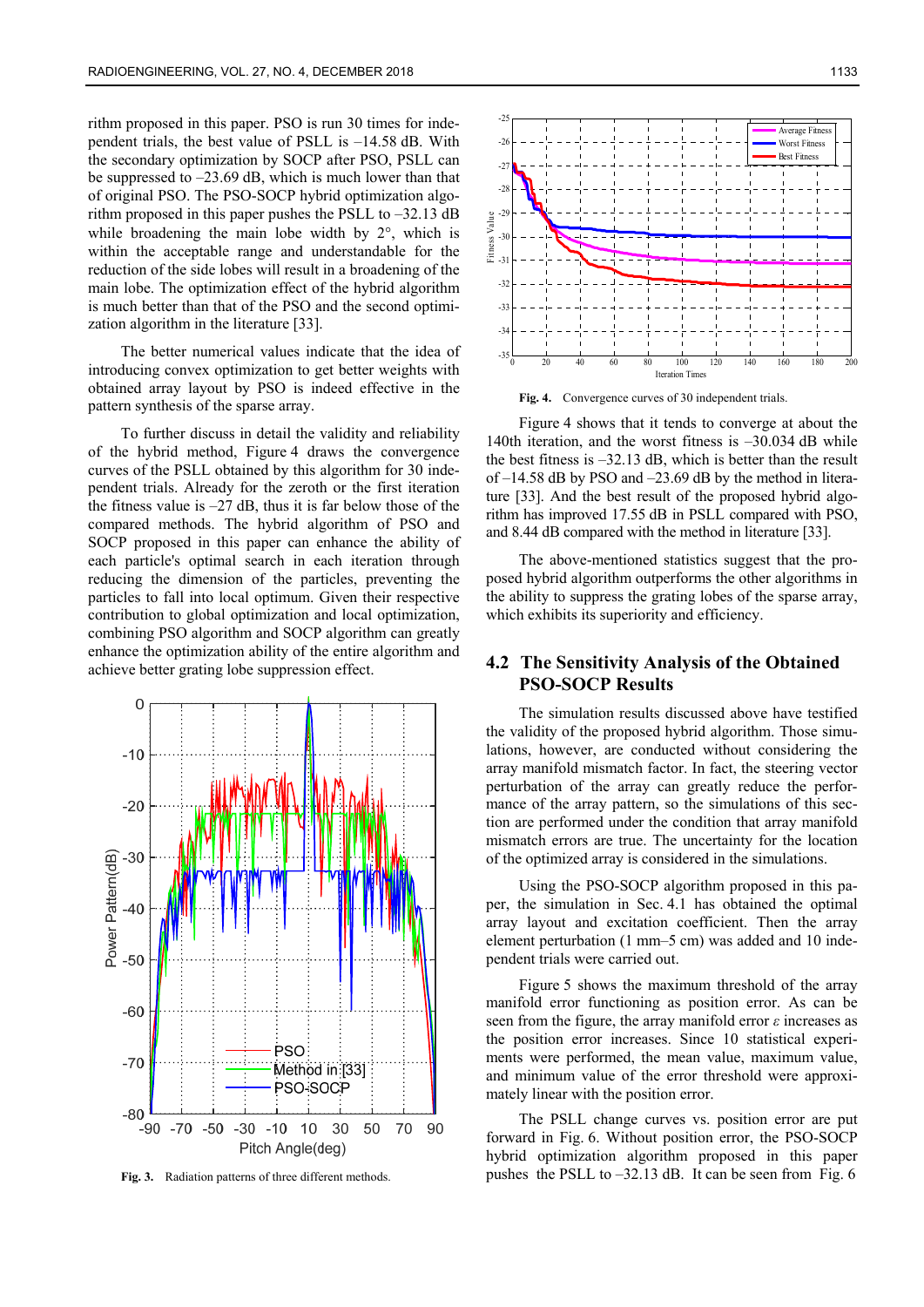

**Fig. 6.** PSLL change curves vs. position errors.

that the PSLL without the robust condition increases sharply with the increase of the position error of the array element, and the comprehensive performance of the pattern deteriorates. When the error position grows to 5 cm, the maximum value of the PSLL reaches approximately  $-10$  dB.

Figure 7 shows the power pattern at a position error of 0.05 m, 0.01 m, 0.006 m, and 0.001 m, respectively. When the position error is 1 mm, the PSLL is as low as –31.73 dB, which is only 0.4 dB higher than the non-position error. By comparison, the PSLL of 5 cm uncertainty location is up to  $-11.93$  dB, which illustrates the worse grating lobe suppression performance.

#### **4.3 Simulation of Robust Array Layout and Robust Excitation**

The previous section describes the influence of position disturbance on array manifold mismatch. In this section, we consider the array manifold mismatch error, and try to optimize robust array layout and robust weight coefficients simultaneously with PSO-RSOCP algorithm. This algorithm has been explained in detail in Sec. 3.3, in which the local optimization algorithm was solved by using the



**Fig. 7.** Radiation patterns while different position errors.

robust convex optimization algorithm according to (9). The fitness function value of each particle in each iteration was obtained from (10). We set the position error 1 cm. And the simulation is performed according to the obtained optimal array. The comparisons between robust and non-robust directivity patterns are shown in the same graph to display the robustness.

Figure 8 shows the radiation patterns of the optimized array with the position error 1 cm. The radiation patterns maintain a comparatively low PSLL even when the robust constraint isn't included, which suggests that the array layout under this circumstance has a stronger tolerance against the array manifold mismatch. In other words, this optimization of the array elements is insensitive to the array errors and has the best stability for practical use.

To further discuss the validity and reliability of the PSO-RSOCP method, Figure 9 draws the PSLL change curves obtained by this algorithm for 50 independent trials. By comparison, the PSLL of the robust constraints fluctuates around –27 dB while the PSLL of the ordinary optimization is up to  $-24$  dB, which suggests that the robust constraints on weights and locations have a stronger ability to resist array manifold mismatch.

Figure 10 presents the array layout optimized by the PSO-RSOCP algorithm and non-robust algorithm, respectively. There is a big disparity between the two placements. From the above analysis, it is apparent that robust array layout composed of red circles has a stronger stability against array manifold mismatch while using RSOCP optimization to optimize the elements' weights in local optimization.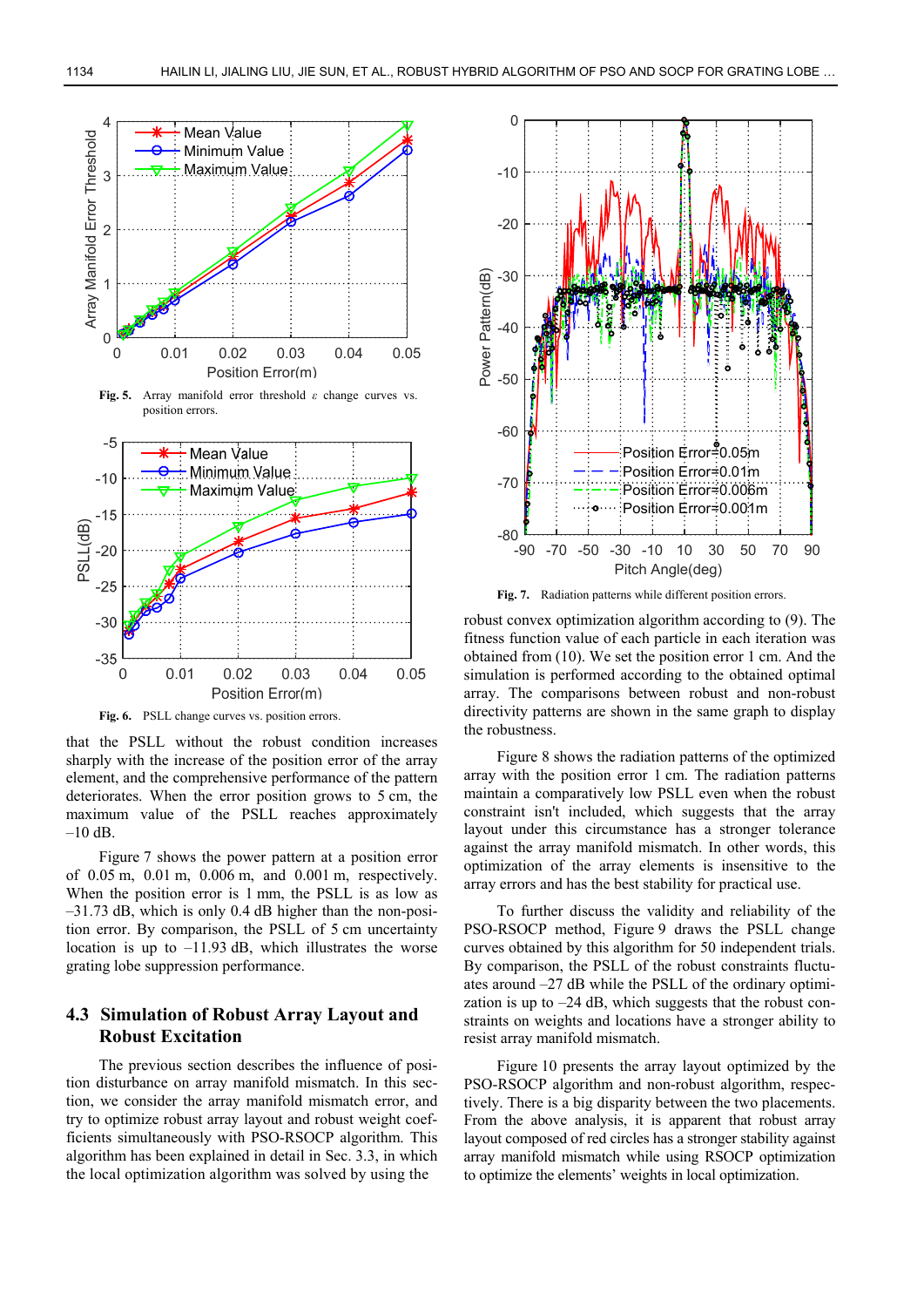

**Fig. 10.** Array elements' distribution while position error is 1 cm.

## **5. Conclusions**

In a sparse array, the high PSLL due to grating lobes and array manifold mismatch errors caused by array jitter and mutual coupling always influence the performance of the pattern synthesis. To solve these problems, a robust hybrid optimization method based on PSO and convex optimization is proposed for the grating lobes suppression of the sparse array in this paper, where we use PSO as a global searcher to optimize the elements' positions and convex optimization as a local searcher to optimize the elements' weight coefficients to keep the complete match of positions and weights. In addition, we introduce the array manifold errors to get a much more robust convex model. (The simulation results of sparse linear array of 50 array elements and with 70% sparse rate verify the effectiveness of the algorithm.) However, as the array errors increase, the distortions of the pattern synthesis become large. Therefore, we consider introducing robust weights optimization into the local optimization to get a more robust array layout, which can get a lower steady PSLL no matter the weight coefficients are robust or not. The robust algorithm proposed in this paper is capable of enhancing the ability of beam form optimization against array manifold mismatch and can achieve more robust excitation weights and positions, which explain its great value in practical use.

#### **Acknowledgments**

The authors would like to thank the anonymous reviewers for their comments that help to improve the quality of this article. This work was supported by the Fundamental Research Funds for the Central Universities, No. NS2016043.

# **References**

- [1] HAWES, M. B., LIU, W. Robust sparse antenna array design via compressive sensing. In *Proceedings of the 18th International Conference on Digital Signal Processing (DSP)*. Fira (Greece), 2013, p. 1–5. DOI: 10.1109/ICDSP.2013.6622797
- [2] PAPPULA, L., GHOSH, D. Sparse antenna array synthesis using multi-objective optimization. In *Proceedings of the 4th IEEE Applied Electromagnetics Conference (AEMC)*. Bhubaneswar (India), 2013, p. 1–2. DOI: 10.1109/AEMC.2013.7045039
- [3] HA, B. V., ZICH, R. E., MUSSETTA, M., et al. Synthesis of sparse planar array using modified Bayesian Optimization Algorithm. In *Proceedings of the 2013 International Conference on Electromagnetics in Advanced Applications (ICEAA)*. Torino (Italy), 2013, p. 1541–1543. DOI: 10.1109/ICEAA.2013.6632509
- [4] HA, B. V., ZICH, R. E., MUSSETTA, M., et al. Thinned array optimization by means of M-cGA. In *Proceedings of the IEEE Antennas and Propagation Society International Symposium*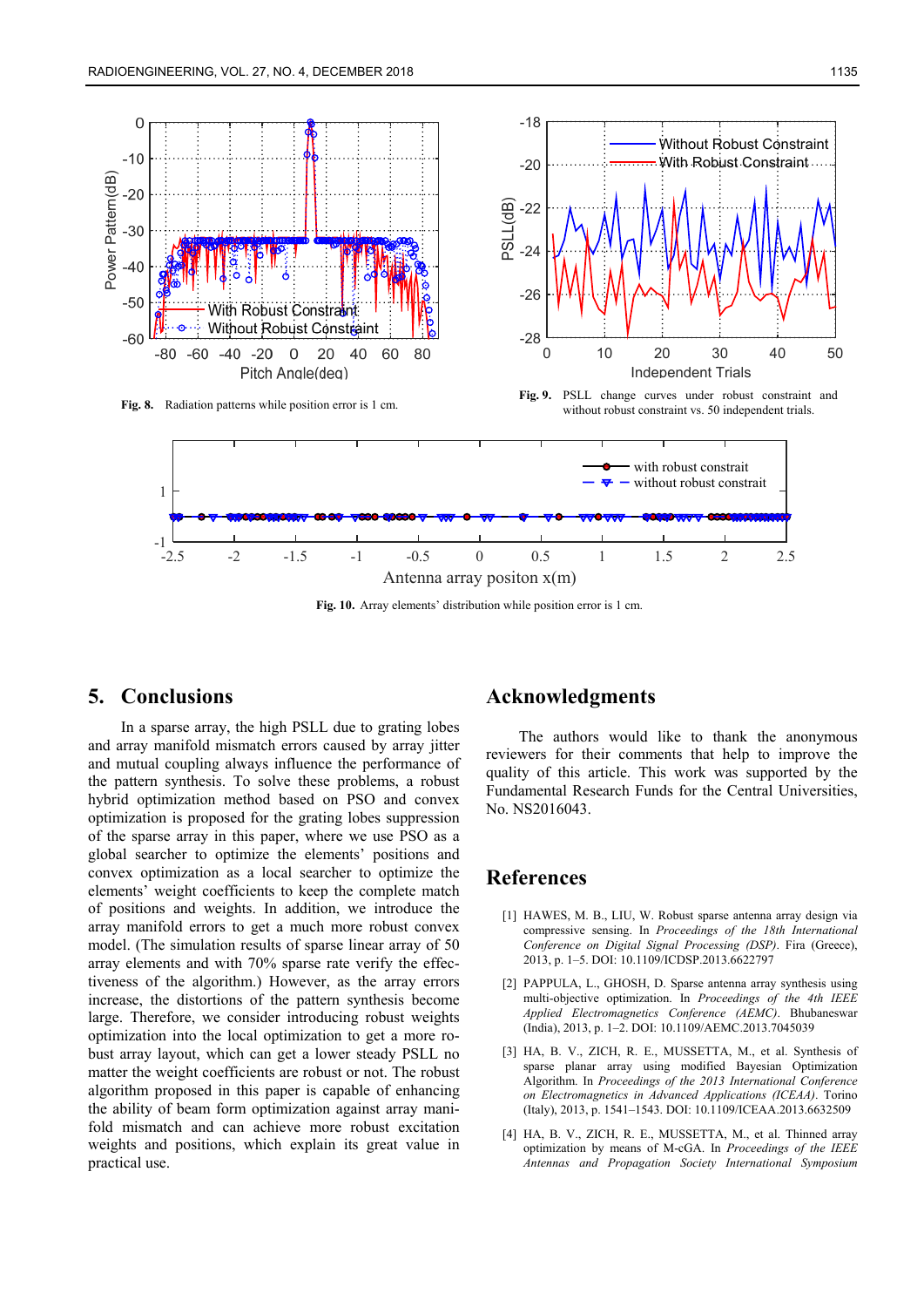*(APSURSI).* Memphis (TN, USA), 2014. p. 1956–1957. DOI: 10.1109/APS.2014.6905305

- [5] EPCACAN, E., CILOGLU, T., CANDAN, C., et al. Removing grating lobes in sparse sensor arrays with a nonlinear approach. In *Proceedings of the 23rd Signal Processing and Communications Applications Conference (SIU)*. Malatya (Turkey), 2015, p. 1950–1953. DOI: 10.1109/SIU.2015.7130244
- [6] DAM, H. H., RIMANTHO, D., NORDHOLM, S. E. Frequency invariant beamformer robust against array element mismatch. In *Proceedings of the 9th International Conference on Information, Communications and Signal Processing (ICICS)*. Tainan (Taiwan), 2013, p. 1–4. DOI**:** 10.1109/ICICS.2013.6782891
- [7] ZHAO, Y., LIU, W. Robust fixed frequency invariant beamformer design subject to norm-bounded errors. *IEEE Signal Processing Letters*, 2013, vol. 20, no. 2, p. 169–172. DOI: 10.1109/LSP.2012.2237028
- [8] CHEN, K., ZHU, Y., NI, X., et al. Low sidelobe sparse concentric ring arrays optimization using modified GA. *International Journal of Antennas and Propagation*, 2015, p. 1–5. DOI: 10.1155/2015/147247
- [9] HAUPT, R. L. Optimized element spacing for low sidelobe concentric ring arrays. *IEEE Transactions on Antennas and Propagation*, 2008, vol. 56, no. 1, p. 266–268. DOI: 10.1109/TAP.2007.913176
- [10] JIANG, Y., ZHANG, S., GUO, Q., et al. Synthesis of uniformly excited concentric ring arrays using the Improved Integer GA. *IEEE Antennas and Wireless Propagation Letters*, 2015, vol. 15, p. 1124–1127. DOI: 10.1109/LAWP.2015.2496173
- [11] JIANG, Y., ZHANG, S. An innovative strategy for synthesis of uniformly weighted circular aperture antenna array based on the weighting density method. *IEEE Antennas and Wireless Propagation Letters*, 2013, vol. 12, p. 725–728. DOI: 10.1109/LAWP.2013.2264833
- [12] LI, S. Grate lobes/side lobes suppression for sparse array design by using genetic algorithms. In *Proceedings of the 2nd International Conference on Innovations in Bio-Inspired Computing and Applications (IBICA)*. Shenzhen (China), 2011, p. 371–373. DOI: 10.1109/IBICA.2011.97
- [13] HAWES, M. B., LIU, W. Pattern synthesis of linear antenna arrays using a genetic algorithm with physical size constraint. In *Proceedings of the 6th European Conference on Antennas and Propagation (EUCAP)*. Prague (Czech Republic), 2012, p. 3046–3049. DOI: 10.1109/EuCAP.2012.6206259
- [14] ROCCA, P., MAILLOUX, R. J., TOSO, G. GA-based optimization of irregular subarray layouts for wideband phased arrays design. *IEEE Antennas and Wireless Propagation Letters*, 2015, vol. 14, p. 131–134. DOI: 10.1109/LAWP.2014.2356855
- [15] DONG, W., ZENG, S., WU, Y., et al. Linear sparse arrays designed by dynamic constrained multi-objective evolutionary algorithm. In *Proceedings of the IEEE Congress on Evolutionary Computation (CEC).* Beijing (China), 2014, p. 3067–3072. DOI: 10.1109/CEC.2014.6900448
- [16] CAO, H., JIANG, T., CHEN, X. Array optimization for MIMO radar by particle swarm algorithm. In *Proceedings of the IEEE CIE International Conference on Radar (Radar)*. Chengdu (China), 2011, p. 99–103. DOI: 10.1109/CIE-Radar.2011.6159485
- [17] LI, J., XU, J., ZHANG, X. Circular sparse array beam synthesis based on particle swarm optimization with consideration of polarization. In *Proceedings of the IET International Radar Conference 2013*. Xi'an (China), 2013, p. 0564–0564. DOI: 10.1049/cp.2013.0450
- [18] BERA, R., ROY, J. S. Thinning of elliptical and concentric elliptical antenna arrays using particle swarm optimization. *Microwave Review*, 2013, vol. 19, no. 1, p. 2–7. ISSN 1450-5835
- [19] YU, D., ZHANG, Z. H., LIU, W. L. Synthesis of a plane-wave via linear array with unequal interval. In *Proceedings of the 10th International Symposium on Antennas, Propagation & EM Theory (ISAPE).* Xi'an (China), 2012, p. 827–829. DOI: *(ISAPE).* Xi'an (China), 2012, p. 827–829. DOI: 10.1109/ISAPE.2012.6408899
- [20] HSU, C. H., CHEN, C. H., SHYR, W. J., et al. Optimizing beam pattern of linear adaptive phase array antenna based on particle swarm optimization. In *Proceedings of the Fourth International Conference on Genetic and Evolutionary Computing (ICGEC 2010)*. Shenzhen Univ. (China), 2010, p. 586–589. DOI: 10.1109/ICGEC.2010.150
- [21] LIU, X. Z, YANG, W. L, GAO, Z. Z., et al. A new method for the synthesis of sparse linear array. In *Proceedings of the 2011 IEEE CIE International Conference on Radar (Radar)*. Chengdu 1139–1142. DOI: 10.1109/CIE-Radar.2011.6159754
- [22] CHONG, E. P., ZAK, S. H. *An Iintroduction to Optimization*. 4th ed. John Wiley & Sons, 2013. ISBN: 9787121267154
- [23] BOYD, S., VANDENBERGHE, L. *Convex Optimization*. Cambridge University Press, 2003. ISBN: 9780521833783
- [24] SEDUMI. [Online]. Available at: http://sedumi.ie.lehigh.edu.
- [25] GRANT, M., BOYD, S. *CVX: MATLAB Software for Disciplined Convex Programming*. [Online] Cited 2012-09. Available at: http://cvxr.com/cvx.
- [26] FUCHS, B. Synthesis of sparse arrays with focused or shaped beampattern via sequential convex optimizations. *IEEE Transactions on Antennas and Propagation*, 2012, vol. 60, no. 7, p. 3499–3503. DOI: 10.1109/TAP.2012.2196951
- [27] FUCHS, B., SKRIVERVIK, A. K., MOSIG, J. R. Sparse array synthesis via sequential convex optimizations. In *Proceedings of the 6th European Conference on Antennas and Propagation (EUCAP)*. Prague (Czech Republic), 2012, p. 2216–2219. DOI: 10.1109/EuCAP.2012.6206583
- [28] TU, G., CHEN, E. Sparse array synthesis based on iterative weighted L1 norm. In *Proceedings of the International Conference on Computational Problem-solving (ICCP)*. Jiuzhai (China), 2013, p. 238–240. DOI: 10.1109/ICCPS.2013.6893581
- [29] PRISCO, G., D'URSO, M. Maximally sparse arrays via sequential convex optimizations. *IEEE Antennas and Wireless Propagation Letters*, 2012, p. 10.1109/LAWP.2012.2186626
- [30] LIU, X., HU, F., XIONG, W., et al. Cuboid sparse array synthesis for sensor selection by convex optimization with constrained beam pattern based on WBAN. In *Proceedings of the Wireless Communications & Signal Processing (WCSP)*. Nanjing (China), 2015, p. 1–5. DOI: 10.1109/WCSP.2015.7341153
- [31] CHEN, H., WAN, Q. Non-uniform array pattern synthesis using reweighted ℓ 1-norm minimization. *AEU-International Journal of Electronics and Communications*, 2013, vol. 67, no. 9, p. 795–798. DOI: 10.1016/j.aeue.2013.03.010
- [32] ZHAO, Y., HUANG, J., ZHANG, Z. Synthesis of unequally spaced array by genetic algorithm and convex optimization. In *Proceedings of the IET International Radar Conference*. Guilin (China), 2009, p. 1–4. DOI: 10.1049/cp.2009.0479
- [33] YUAN FEI, YANG BO, HUANG, Z. Joint optimization about pattern synthesis of circular arrays based on convex optimization and modified genetic algorithm. *Fire Control and Command Control*, 2015, vol. 40, no. 1, p. 58–61.